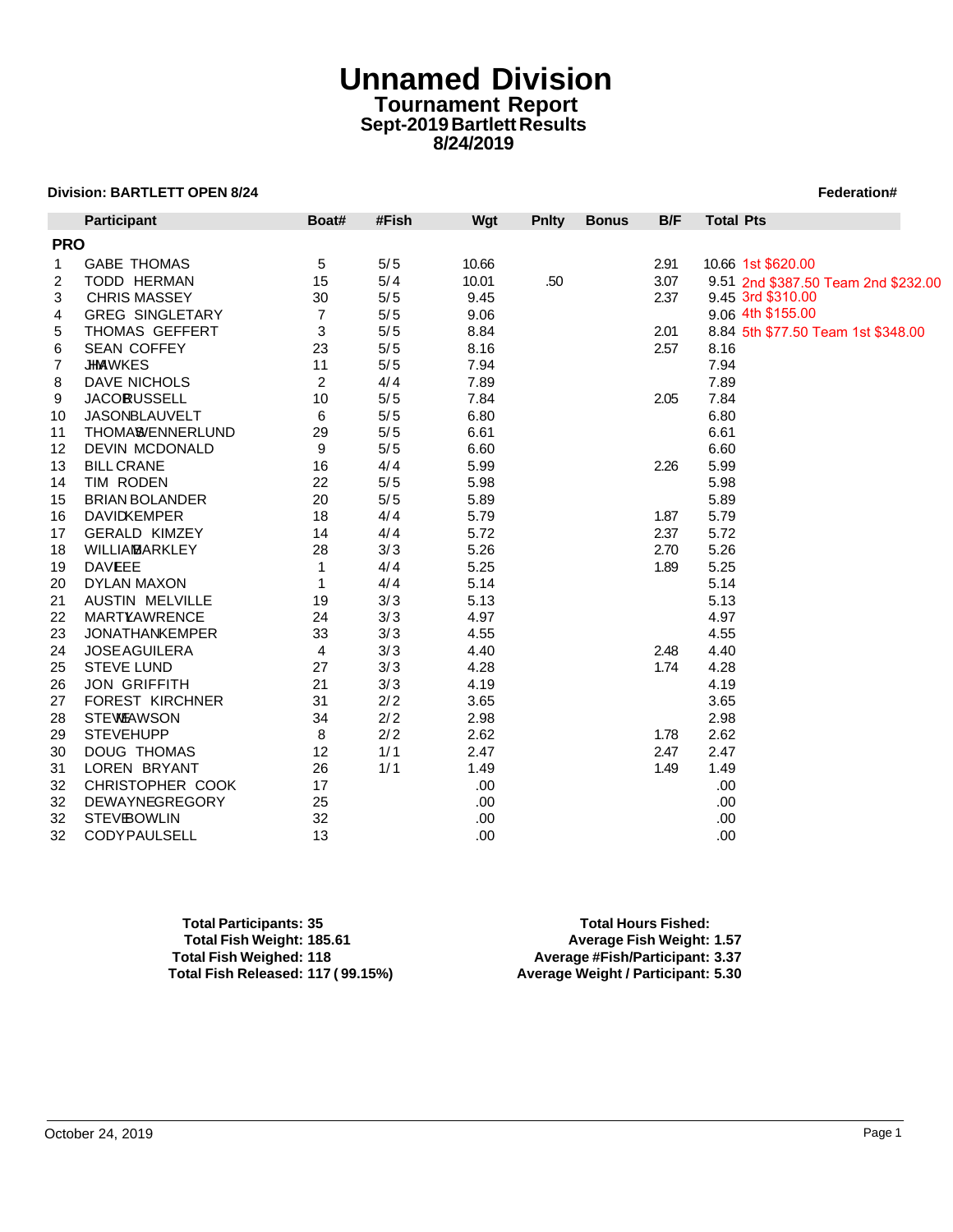# **Unnamed Division Tournament Report Sept-2019 Bartlett Results 8/24/2019**

### **Division: BARTLETT OPEN 8/24** Federation # **1999 Federation # 1999 Federation # 1999 Federation # 1999 Federation # 1999 Federation # 1999 Federation # 1999 Federation # 1999 Federation # 1999 Federation # 1999 Federation**

|    | <b>Division: BARTLETT OPEN 8/24</b> |                |       |      |              |              |      | Federation#                         |
|----|-------------------------------------|----------------|-------|------|--------------|--------------|------|-------------------------------------|
|    | Participant                         | Boat#          | #Fish | Wgt  | <b>Pnlty</b> | <b>Bonus</b> | B/F  | <b>Total Pts</b>                    |
| AM |                                     |                |       |      |              |              |      |                                     |
| 1  | RON CHAMBERS                        | 3              | 5/5   | 8.52 |              |              |      | 8.52 1st \$540.00 Team 1st \$312.00 |
| 2  | THOMAS EDWARDS                      | 6              | 5/5   | 7.60 |              |              | 2.28 | 7.60 2nd \$472.50                   |
| 3  | JAKE AUBREY                         | 22             | 5/5   | 7.15 |              |              | 2.84 | 7.15                                |
| 4  | <b>HAYDEN SPRADLING</b>             | 15             | 5/5   | 6.62 |              |              | 1.77 | 6.62 3rd \$202.50 2nd Team \$208.00 |
| 5  | <b>JAKRAUSE</b>                     | 19             | 4/4   | 6.56 |              |              |      | 6.56 4th \$135.00                   |
| 6  | <b>JOSE TORRES</b>                  | 26             | 3/3   | 6.01 |              |              | 3.44 | 6.01                                |
| 7  | <b>LARRY WHITE</b>                  | 14             | 4/4   | 5.39 |              |              |      | 5.39                                |
| 8  | <b>JOELSKINNER</b>                  | $\mathbf{1}$   | 4/4   | 5.28 |              |              | 1.28 | 5.28                                |
| 9  | <b>BRIAN SENTER</b>                 | 23             | 3/3   | 5.16 |              |              | 2.14 | 5.16                                |
| 10 | JASON LEE                           | 5              | 3/3   | 4.94 |              |              |      | 4.94                                |
| 11 | <b>CLINT EVERETT</b>                | 34             | 4/4   | 4.92 |              |              | 1.97 | 4.92                                |
| 12 | <b>KEVINCHEELEY</b>                 | 13             | 3/3   | 4.80 |              |              | 2.24 | 4.80                                |
| 13 | <b>SAM COLLINS</b>                  | 12             | 3/3   | 4.66 |              |              | 2.33 | 4.66                                |
| 14 | <b>BRANDON MORTON</b>               | 16             | 3/3   | 4.22 |              |              | 2.23 | 4.22                                |
| 15 | RANDY RICHARDS                      | 21             | 3/3   | 4.11 |              |              |      | 4.11                                |
| 16 | <b>KEN HROMADA</b>                  | 28             | 2/2   | 3.52 |              |              |      | 3.52                                |
| 17 | ZACK HARBACK                        | 31             | 2/1   | 3.86 | .50          |              |      | 3.36                                |
| 18 | JAYSEN BROOKS                       | 29             | 2/2   | 3.29 |              |              |      | 3.29                                |
| 19 | <b>KEVIN FINN</b>                   | $\overline{7}$ | 2/2   | 3.04 |              |              |      | 3.04                                |
| 20 | JOSHUA PALMA                        | 33             | 2/2   | 2.92 |              |              |      | 2.92                                |
| 21 | <b>JERRYLOCKE</b>                   | 25             | 2/2   | 2.91 |              |              |      | 2.91                                |
| 22 | JORDAN SCHWARTZKOPF                 | 4              | 2/2   | 2.86 |              |              |      | 2.86                                |
| 23 | <b>BRIAN VELASQUEZ</b>              | 9              | 2/2   | 2.35 |              |              |      | 2.35                                |
| 24 | <b>JUAN GABRIEL RAMIREZ</b>         | 20             | 1/1   | 2.30 |              |              | 2.30 | 2.30                                |
| 25 | <b>CHADSOLBERG</b>                  | 8              | 2/2   | 2.09 |              |              | 1.28 | 2.09                                |
| 26 | RANDY CARROLL                       | 11             | 1/1   | 1.75 |              |              | 1.75 | 1.75                                |
| 27 | MICHAEL GRISHAM                     | 18             | 1/1   | 1.56 |              |              | 1.56 | 1.56                                |
| 28 | <b>RYAN STURGEON</b>                | 17             | 1/1   | 1.25 |              |              | 1.25 | 1.25                                |
| 29 | <b>MIKERASSO</b>                    | 30             | 1/1   | 1.22 |              |              | 1.22 | 1.22                                |
| 30 | CODY NUGENT                         | 2              | 1/1   | .97  |              |              | .97  | .97                                 |
| 31 | <b>KYLE HARRIS</b>                  | 10             |       | .00  |              |              |      | .00                                 |
| 31 | <b>STEPHEN BYRUM</b>                | 32             |       | .00  |              |              |      | .00                                 |
| 31 | JAKE MORRISON                       | 24             |       | .00  |              |              |      | .00                                 |
| 31 | SAM CARDON                          | 27             |       | .00  |              |              |      | .00                                 |

**Total Participants: 34 Total Hours Fished: Total Fish Weight: 121.83 Average Fish Weight: 1.50**

**Total Fish Weighed: 81 Average #Fish/Participant: 2.38 Total Fish Released: 80 ( 98.77%) Average Weight / Participant: 3.58**

**Total Participants: 69 Total Hours Fished: Total Fish Weight: 307.44 Average Fish Weight: 1.54 Total Fish Weighed: 199 Average #Fish/Participant: 3**

**Total Fish Released: 197 ( 98.99%) Average Weight / Participant: 4.46**